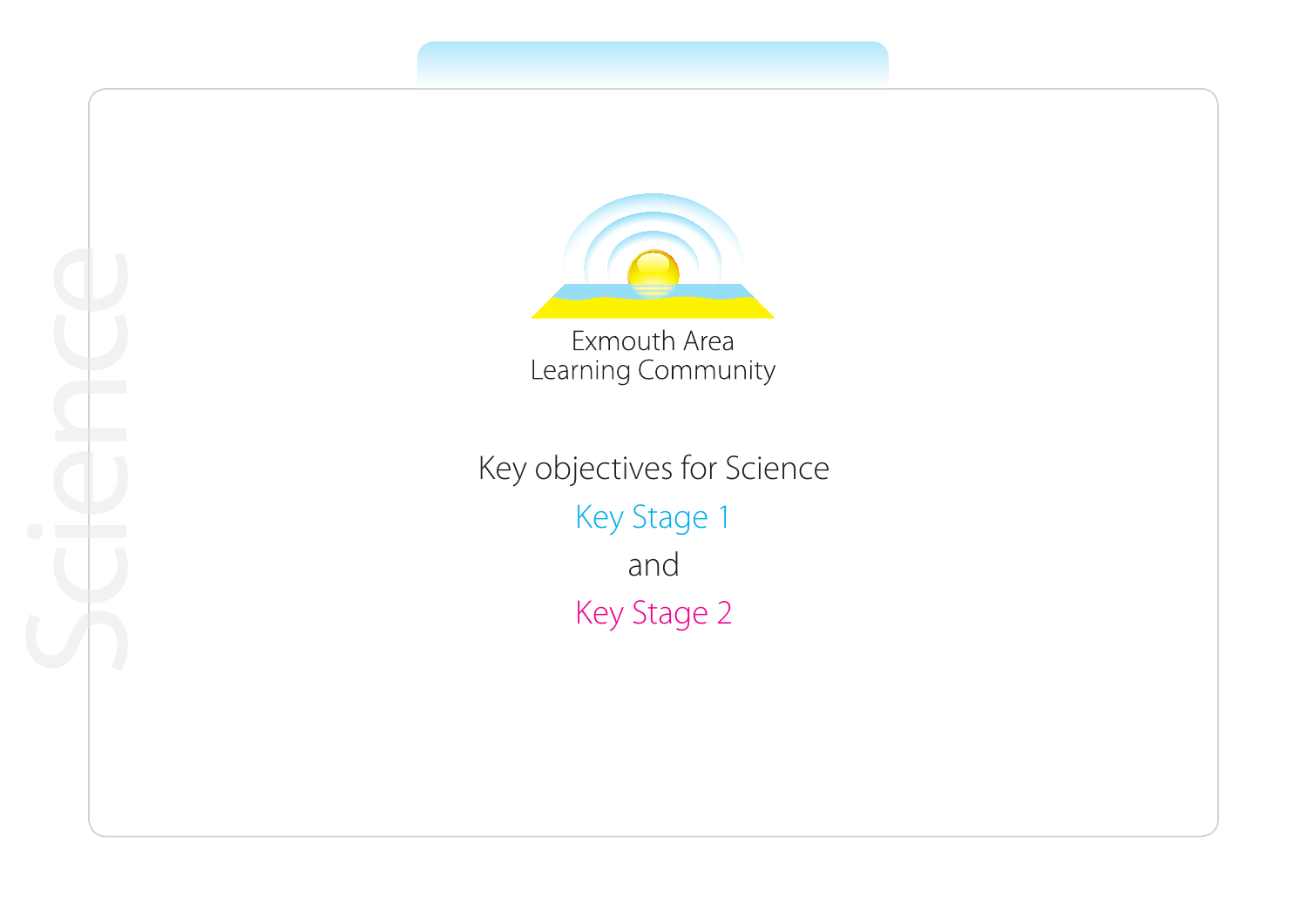# Year 1 Science - Key Objectives

- 1 Asking simple questions and recognising that they can be answered in different ways.
- 2 Performing simple tests.

Science<br>Science

- 3 Identifying and classifying.
- 4 Identify and describe the basic structure of a variety of common flowering plants, including trees.
- 5 Identify, name, draw and label the basic parts of the human body and say which part of the body is associated with each sense.
- 6 Distinguish between an object and the material from which it is made.
- 7 Describe the simple physical properties of a variety of everyday materials.
- 8 Observe and describe weather associated with the seasons and how day length varies.

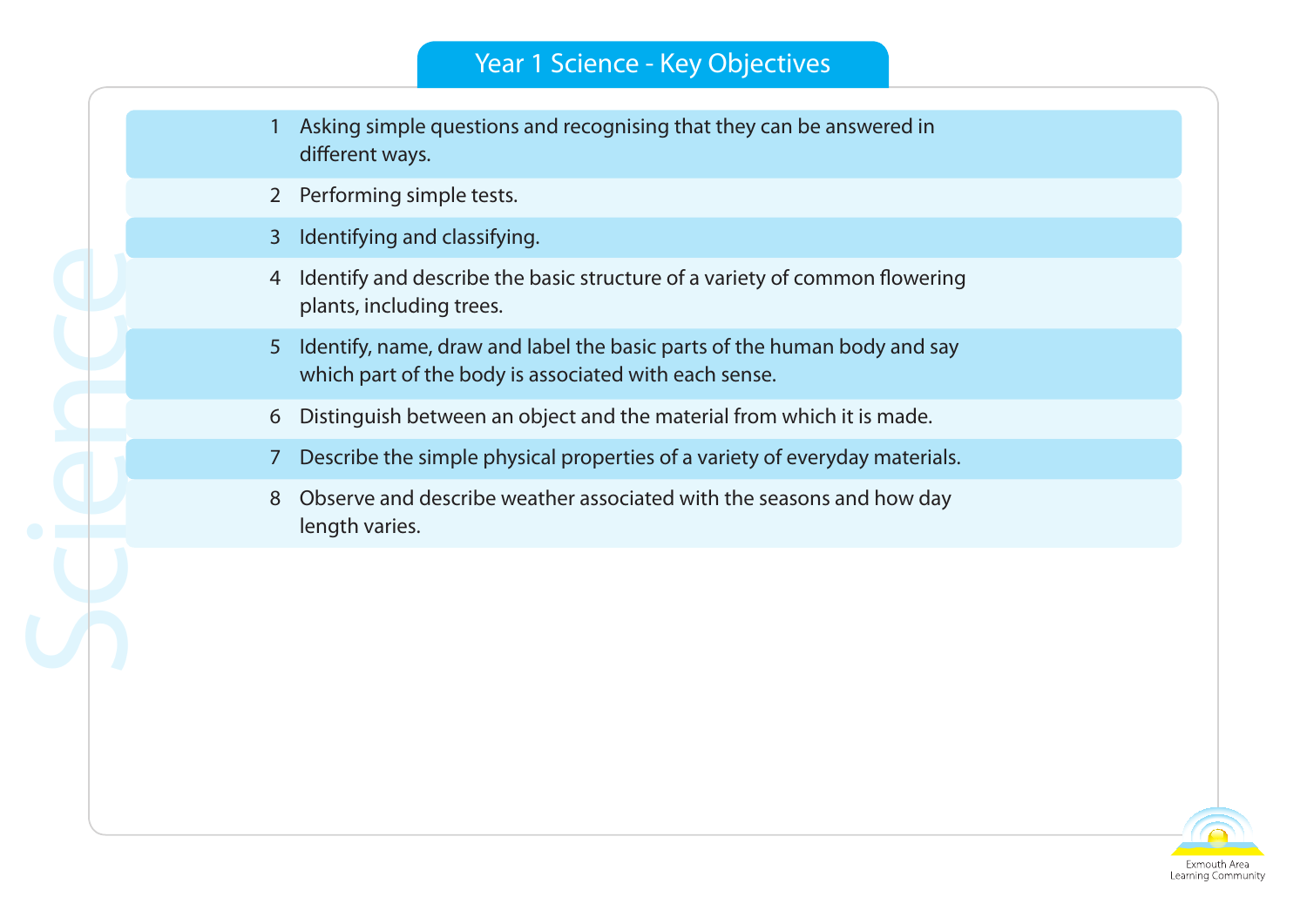## Year 2 Science - Key Objectives

1 Observing closely, using simple equipment.

Science<br>Science

- 2 Using their observations and ideas to suggest answers to questions.
- 3 Gathering and recording data to help in answering questions.
- 4 Identify that most living things live in habitats to which they are suited and describe how different habitats provide for the basic needs of different kinds of animals and plants, and how they depend on each other.
- 5 Describe how animals obtain their food from plants and other animals, using the idea of a simple food chain, and identify and name different sources of food.
- 6 Find out and describe how plants need water, light and a suitable temperature to grow and stay healthy.
- 7 Find out about and describe the basic needs of animals, including humans, for survival (water, food and air).
- 8 Identify and compare the suitability of a variety of everyday materials, including wood, metal, plastic, glass, brick, rock, paper and cardboard for different uses.

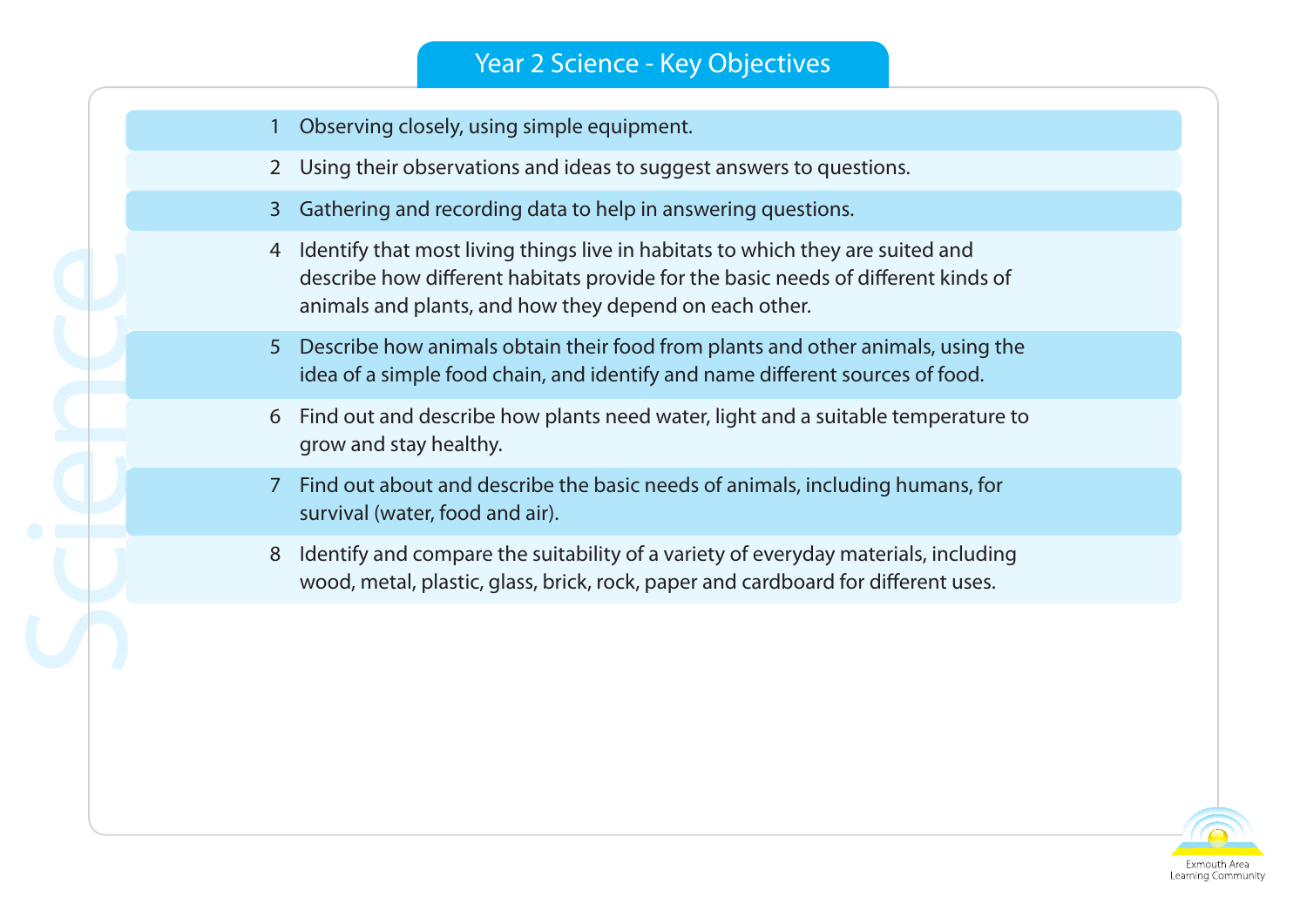### Year 3 Science - Key Objectives

- 1 Setting up simple practical enquiries, comparative and fair tests.
- 2 Gathering, recording, classifying and presenting data in a variety of ways to help in answering questions.
- 3 Using results to draw simple conclusions, make predictions for new values, suggest improvements and raise further questions.
- 4 Explore the requirements of plants for life and growth (air, light, water, nutrients from soil, and room to grow) and how they vary from plant to plant.
- 5 Explore the part that flowers play in the life cycle of flowering plants, including pollination, seed formation and seed dispersal.
- 6 Identify that humans and some other animals have skeletons and muscles for support, protection and movement.
- 7 Compare and group together different kinds of rocks on the basis of their appearance and simple physical properties.
- 8 Notice that light is reflected from surfaces.

Science

- 9 Find patterns in the way that the sizes of shadows change.
- 10 Compare and group together a variety of everyday materials on the basis of whether they are attracted to a magnet, and identify some magnetic materials.

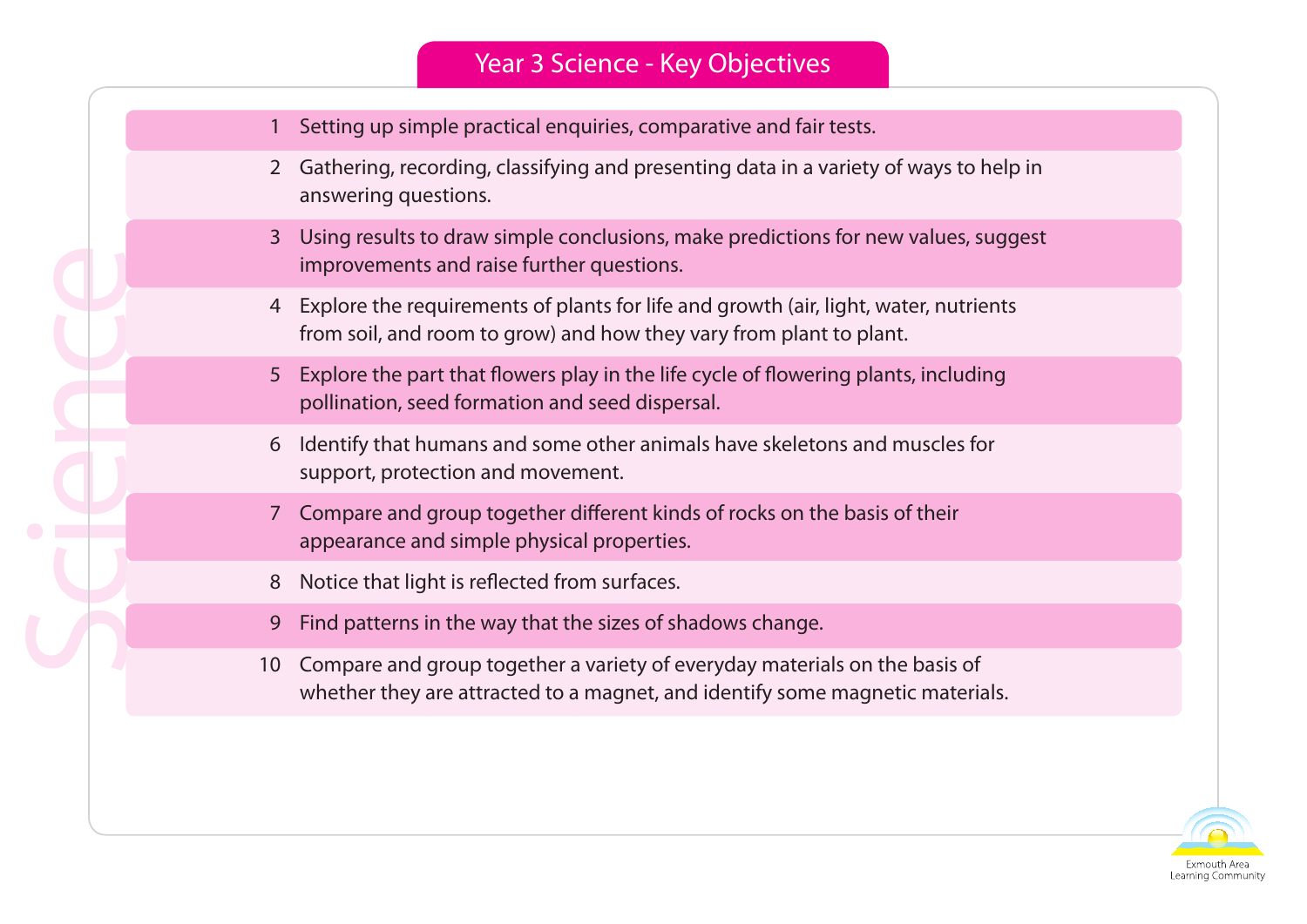- 1 Making systematic and careful observations and, where appropriate, taking accurate measurements using standard units, using a range of equipment, including thermometers and data loggers
- 2 Recording findings using simple scientific language, drawings, labelled diagrams, keys, bar charts, and tables.
- 3 Using straightforward scientific evidence to answer questions or to support their findings.
- 4 Explore and use classification keys to help group, identify and name a variety of living things in their local and wider environment.
- 5 Describe the simple functions of the basic parts of the digestive system in humans.
- 6 Construct and interpret a variety of food chains, identifying producers, predators and prey.
- 7 Compare and group materials together, according to whether they are solids, liquids or gases.

Science</u>

- 8 Identify the part played by evaporation and condensation in the water cycle and associate the rate of evaporation with temperature.
- 9 Recognise that vibrations from sounds travel through a medium to the ear.
- 10 Construct a simple series electrical circuit, identifying and naming its basic parts, including cells, wires, bulbs, switches and buzzers.

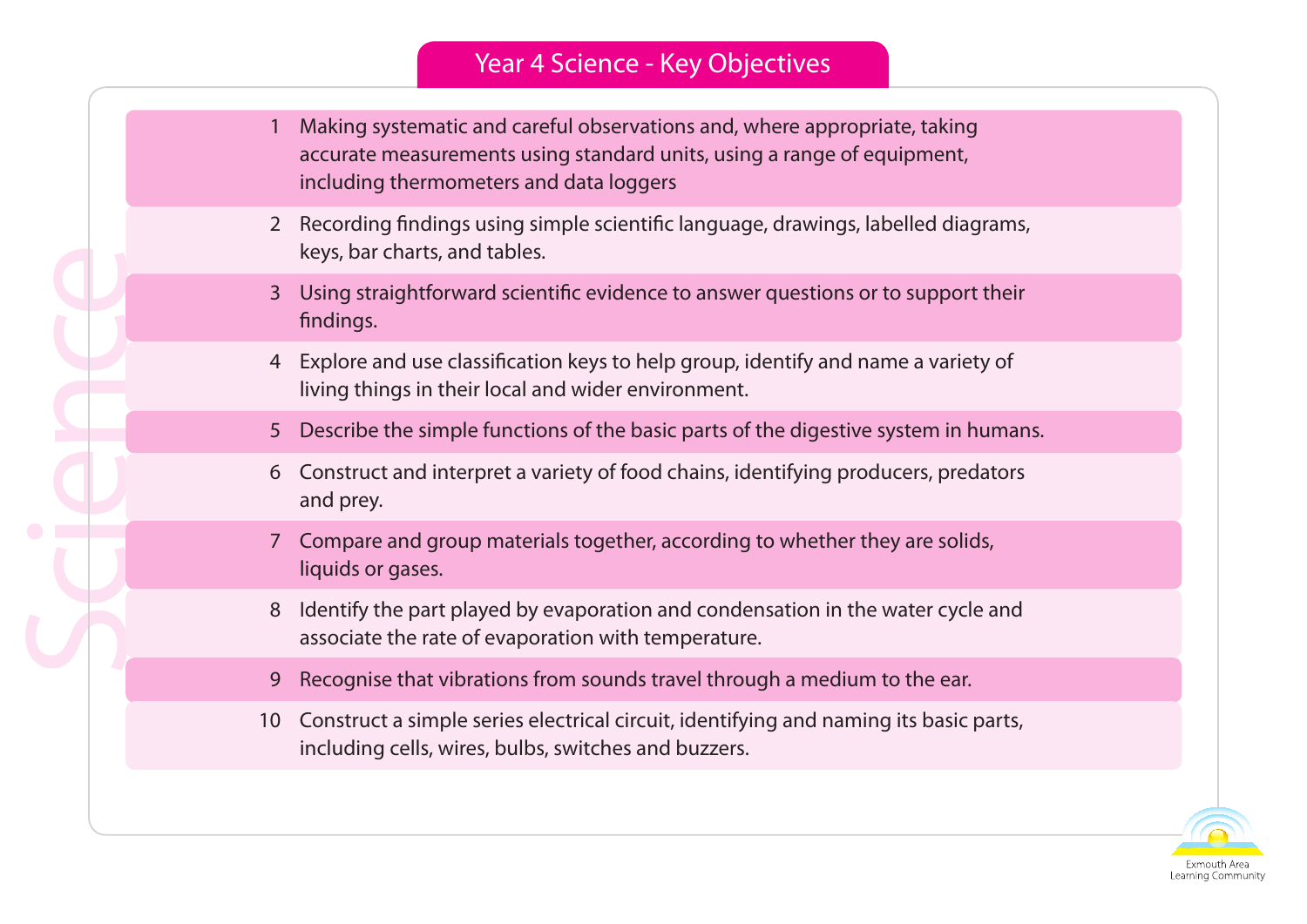## Year 5 Science - Key Objectives

- 1 Planning different types of scientific enquiries to answer questions, including recognising and controlling variables where necessary.
- 2 Recording data and results of increasing complexity using scientific diagrams and labels, classification keys, tables, and bar and line graphs.
- 3 Reporting and presenting findings from enquiries, including conclusions, causal relationships and explanations of results, in oral and written forms such as displays and other presentations.
- 4 Describe the life process of reproduction in some plants and animals.

Science</u>

- 5 Use knowledge of solids, liquids and gases to decide how mixtures might be separated, including through filtering, sieving and evaporating.
- 6 Explain that some changes result in the formation of new materials, and that this kind of change is not usually reversible, including changes associated with burning and the action of acid on bicarbonate of soda.
- 7 Describe the movement of the Earth, and other planets, relative to the Sun in the solar system.
- 8 Use the idea of the Earth's rotation to explain day and night, and the apparent movement of the sun across the sky.
- 9 Explain that unsupported objects fall towards the Earth because of the force of gravity acting between the Earth and the falling object.
- 10 Identify the effects of air resistance, water resistance and friction, that act between moving surfaces.